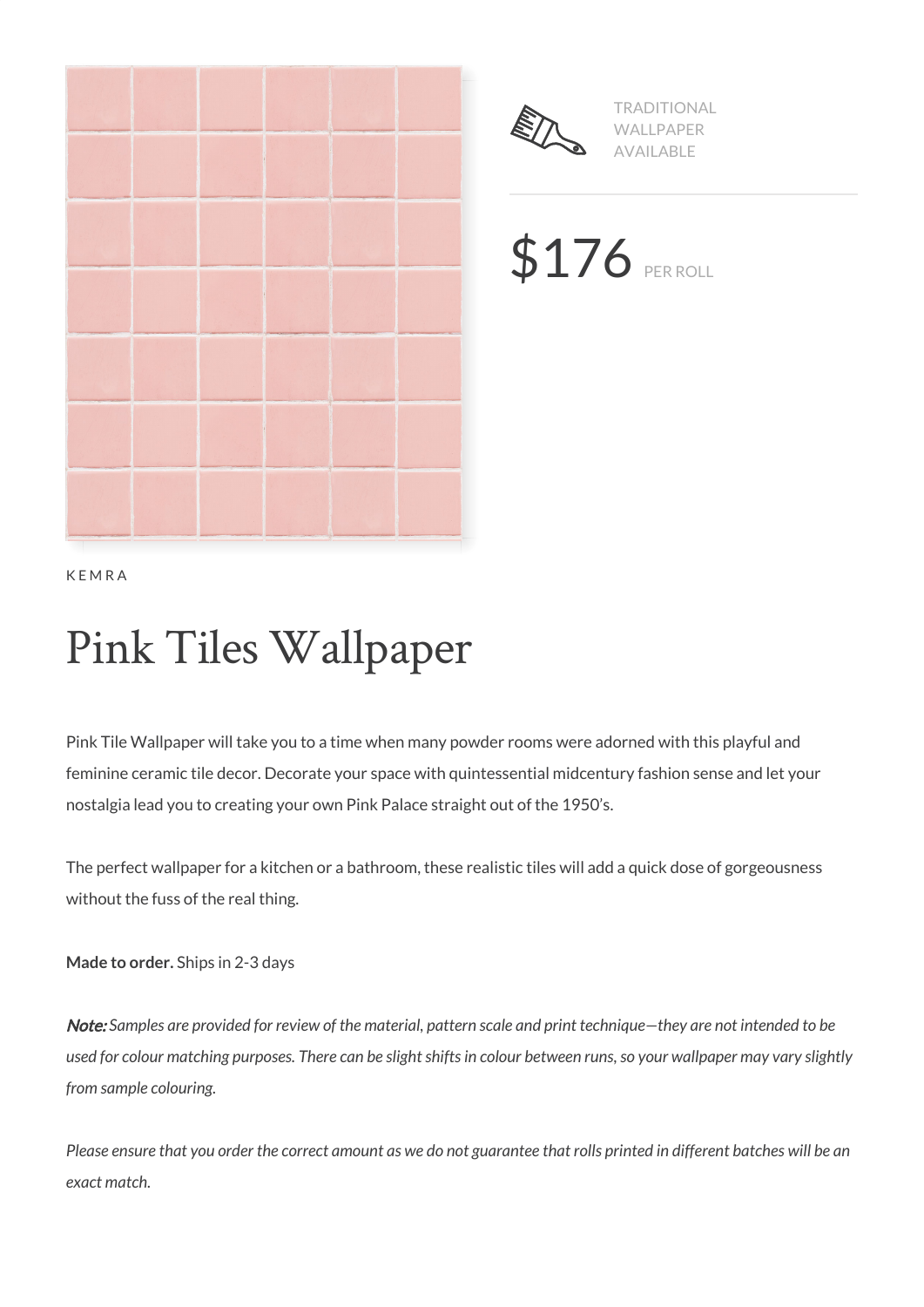| ROLL DIMENSIONS        |                          |                | 24" (61.5cm) x 33ft (10.05m) |            |                       |
|------------------------|--------------------------|----------------|------------------------------|------------|-----------------------|
| PATTERN REPEAT         |                          |                |                              |            | 32" (82cm)            |
| PATTERN MATCH          |                          |                | <b>Straight Match</b>        |            |                       |
| FINISH                 |                          |                | Pre-trimmed Butt Join        |            |                       |
| CLEANABILITY           |                          |                | Washable                     |            |                       |
| USAGE                  |                          |                |                              |            | Domestic & Commercial |
|                        | r.                       | H.             |                              | ┞┩         |                       |
| GOOD LIGHT<br>FASTNESS | DOMESTIC &<br>COMMERCIAL | PASTE THE WALL | STRAIGHT<br>MATCH            | STRIPPABLE | WASHABLE              |

#### KEMRA

The exclusive Kemra Collection. A popular range of faux wallpapers that blur the lines between wallpaper and the real thing. Designed by the Milton & King studio, this collection of realistic photographic wall coverings is designed with practicality in mind. Hard wearing, easy to install and cleanable, they are the perfect addition to any domestic or commercial decor.

# ADDITIONAL INFORMATION

Browse the best range of tile effect and mosaic wallpapers here at Milton & King. Enjoy FREE UK delivery on all orders. Exclusive, designer high quality wallpapers.

# **Non-woven wallpaper advantages**

The most user-friendly wallpaper on the market.

Sourced from FSC Certified Forests and printed with water-based ink. Non-wovens are earth friendly, and totally 100% vinyl-free.

Breathable – Our modern wallpapers are breathable, helping them endure mould and mildew conditions. Thus, perfect to decorate bathrooms, kitchens and laundries.